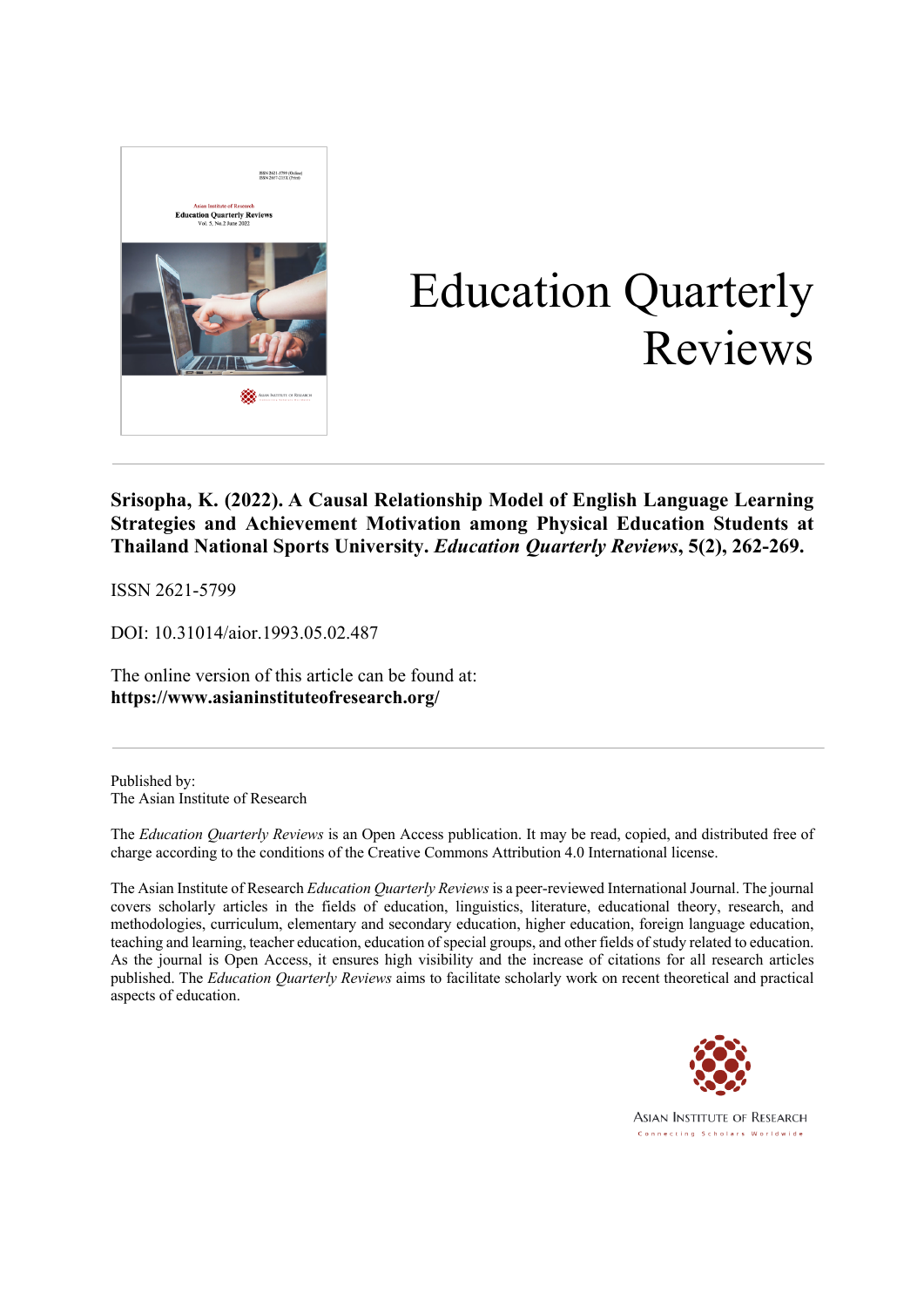

## A Causal Relationship Model of English Language Learning Strategies and Achievement Motivation among Physical Education Students at Thailand National Sports University

Kwanklao Srisopha<sup>1</sup>

<sup>1</sup> Thailand National Sports University Chon Buri Campus. Email: ajkwan.s@gmail.com

#### **Abstract**

The objectives of this research were 1) to study the level of English language learning strategies, 2) to study the level of English language learning achievement motivation, and 3) to establish and validate a causal relationship model of English language learning strategies and achievement motivation with empirical data. The population of this study was 1,597 second-year physical education students from 17 campuses of Thailand National Sports University. The sample size was determined for 20 people per 1 observed variable (Hair, et al., 2010), in which there were 22 observed variables in this research. The sample size was calculated to be 440 people (20 x 22) and the sample proportion was determined according to the population of each campus. The questionnaire used in the research was a 5-rating scale questionnaire with a content validity ranged between 0.67-1.00 and the reliability value of the English learning strategy questionnaire, the reliability value of the English language learning achievement motivation questionnaire and the reliability value of the whole questionnaire were 0.936, 0.958 and 0.967, respectively. The results of this research indicated that 1) The English language learning strategies of physical education students at Thailand National Sports University were at a moderate level in both overall and individual strategies. 2) The level of English language learning achievement motivation of physical education students at Thailand National Sports University was at a high level and (3 the causal relationship model of English language learning strategies and achievement motivation among physical education students at Thailand National Sports University was consistent with empirical data.

**Keywords:** English language learning strategies, achievement motivation

#### **1. Introduction**

Thailand National Sports University's Physical Education undergraduate students are highly skilled students. They can be a large number of national team athletes who have the opportunity to compete and train abroad on a regular basis, as well as work with foreign coaches. As a result, being able to communicate effectively in English is critical. Students at Thailand National Sports University's Physical Education Department will be motivated to improve their English language skills until they are able to communicate fluently in English, which will be a factor in helping them develop more effective sports skills. However, learning English is difficult for Thai children from elementary to tertiary levels, so teachers need to find a way of teaching and learning to make sure that students are interested in learning, focus on learning to develop students' learning achievements. According to related research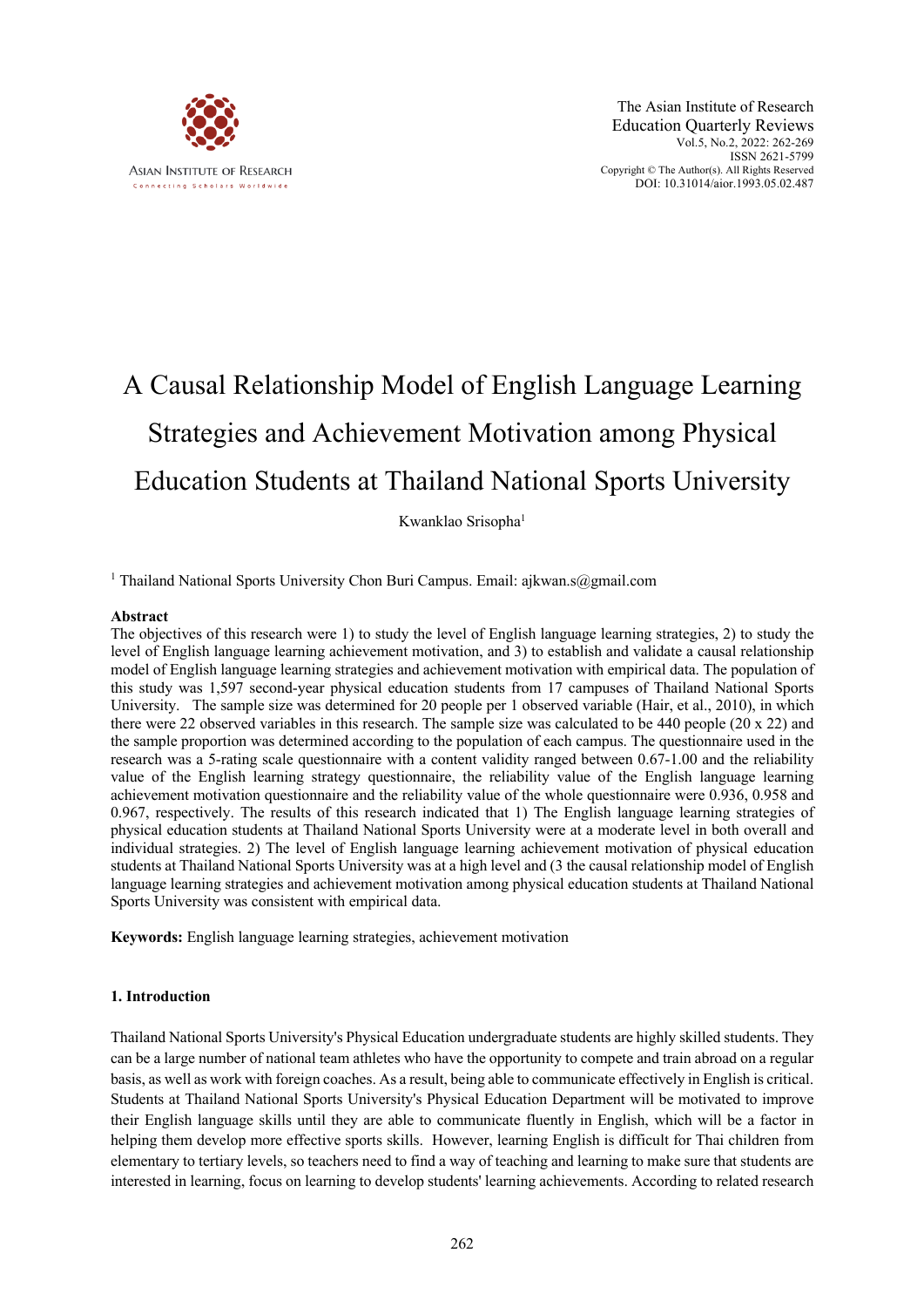studies, there are several factors influencing the ability to learn English, and one of them is achievement motivation (Chaiwat Bowonwattanasate, 2020 and Sangduean Boonyam, 2018).

Achievement motivation is the drive that propels people to achieve their goals, overcome adversity, and triumph over others. Achievement or competitive motivation affects thoughts, feelings, and behaviors, so achievement motivation is the force that motivates a person to be motivated, to try, to persist. People with high achievement motivation have perseverance, hardworking, planning, setting high expectations and trying to overcome obstacles in order to get the job done well (Preeyaporn Wonganuttaroch, 2005). In regards to learning a second language, Al-Tamimi and Shuib (2009) stated that motivation is a complex variable but can be used to improve learners' learning in order to achieve better foreign language learning outcomes because proper motivation can create behaviors that lead to goals, consistent with Chang and Liu's (2013) notion that language proficiency learners were associated with motivation, causing language learning behaviors to be positively correlated to enhance second language learning.

Language learning strategies are specific methods or techniques that learners use to help learners get the most out of language learning. The use of good learning strategies also results in good language proficiency in learners. (Oxford, 1990). Therefore, to be successful in learning a foreign language, learners must have appropriate and consistent strategies in their study and use those strategies in their studies appropriately and continuously. As Bialystok (1981) said, language-learning strategies are the best way that learners make the most of their language learning to improve their ability to learn that language.

As an English language teacher in a higher education institution, the researcher is interested in studying English language learning strategies and how they influence students' English language learning achievement motivation in order to motivate the research findings in learning English that will lead to the development of students' learning outcomes until they can use for quality communication.

#### **2. Objectives**

- 1. To study the English language learning strategies of Physical Education students at Thailand National Sports University.
- 2. To study the level of English language learning achievement motivation of Physical Education students at Thailand National Sports University**.**
- 3. To establish and validate a causal relationship model of English language learning strategies and achievement motivation among physical education students at Thailand National Sports University with empirical data.

#### **3. Research hypothesis**

The causal relationship model of English language learning strategies and achievement motivation among physical education students at Thailand National Sports University is consistent with the empirical data.

#### **4. Research conceptual framework**

The purpose of this research was to study the motivation for learning English as it is important for learning English as a second language. Motivation consists of four components: Goal, Effortful behavior, A desire to attend the goal and Attitude. Motivation can be divided into 2 types including integrated motivation and instrumental motivation. It is positively correlated with foreign language learning achievement. (Gardner, 1985). Therefore, developing motivation to learn a second language for students is one of the ways that learners can achieve higher levels of language learning achievement.

Factors affecting motivation to pursue academic achievement that are important are learners (Sophana Sudsomboon, 2021), such as self-worth, attitudes towards learning, relationship between students and friends, relationships between students and parents (Nootchanate Kansamut and Prasopchai Phasunon, 2015) and in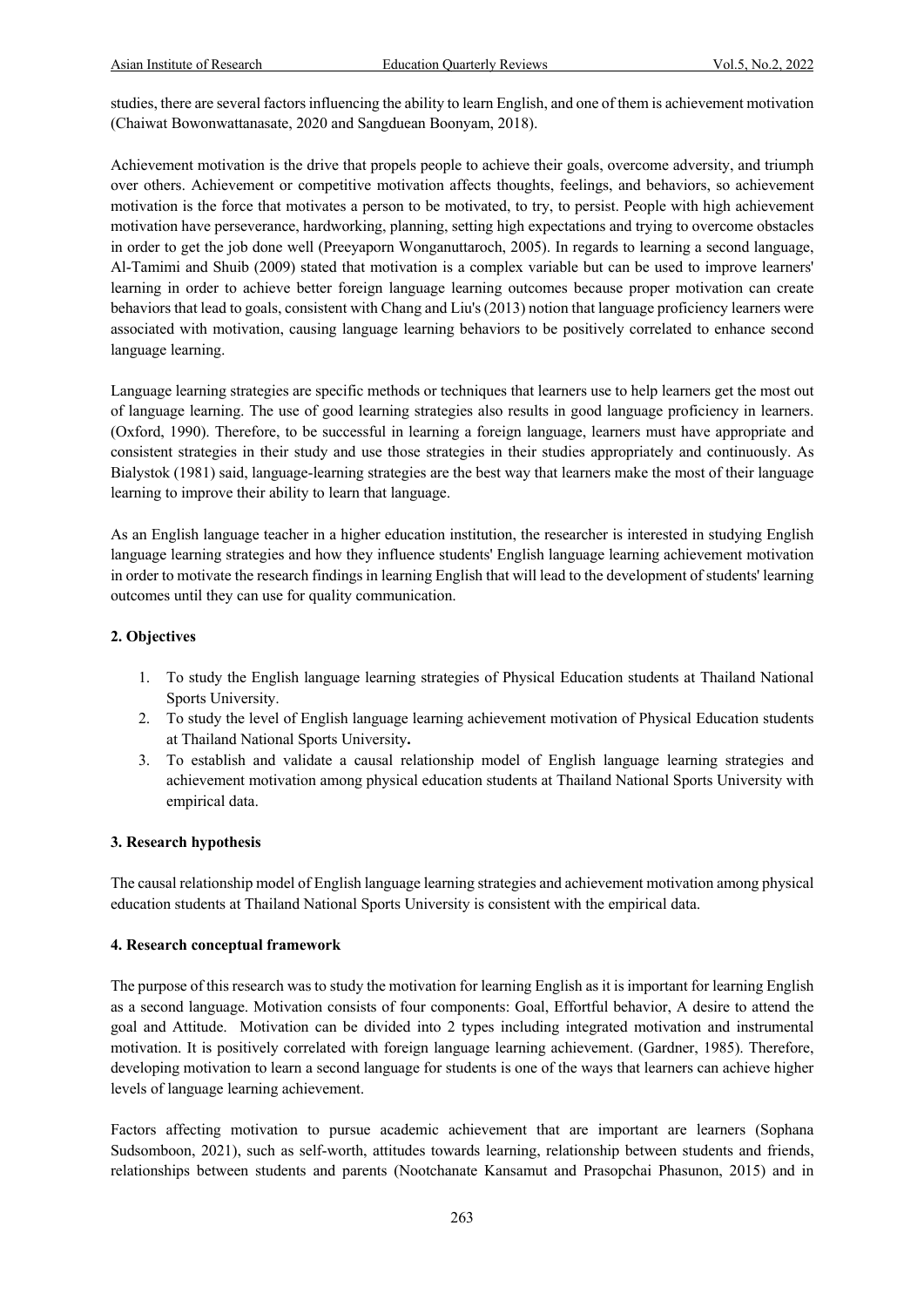language learning, one of the most important factors that the learner must develop or be developed for learning is a second language learning strategies, according to the Oxford (1990) model of language learning which states that in order to be successful in foreign language learning, students must have strategies to study and use them in their studies appropriately and consistently. It's a self-directed learning. Language learning strategies can be divided into two groups: 1) Direct strategies, consisting of 3types: memory strategies, cognitive strategies, and compensation strategies, and 2) Indirect strategies consisting of 3 types: metacognitive strategies, affective strategies, and social strategies. In this research, the researchers applied the Oxford English Learning Strategies (1990) and Gardner's Second Language Achievement Motivation (Gardner, 1985) to form a research conceptual framework and "a causal relationship model of English language learning strategies and achievement motivation among physical education students at Thailand National Sports University" as shown in Figure 1and Figure 2, respectively, as follows:



#### Figure 1: Research conceptual framework



Figure 2: Theoretical causal relationship model

Research variables

Forecasting variable: English learning strategies, consisting of

- 1) Memory strategies  $(X_1)$
- 2) Cognitive strategies  $(X_2)$
- 3) Compensation strategies (X3)
- 4) Metacognitive strategies (X4)
- 5) Affective strategies  $(X_5)$
- 6) Social strategies  $(X_6)$

Criterion variable

```
English learning achievement motivation (Y)
Method
```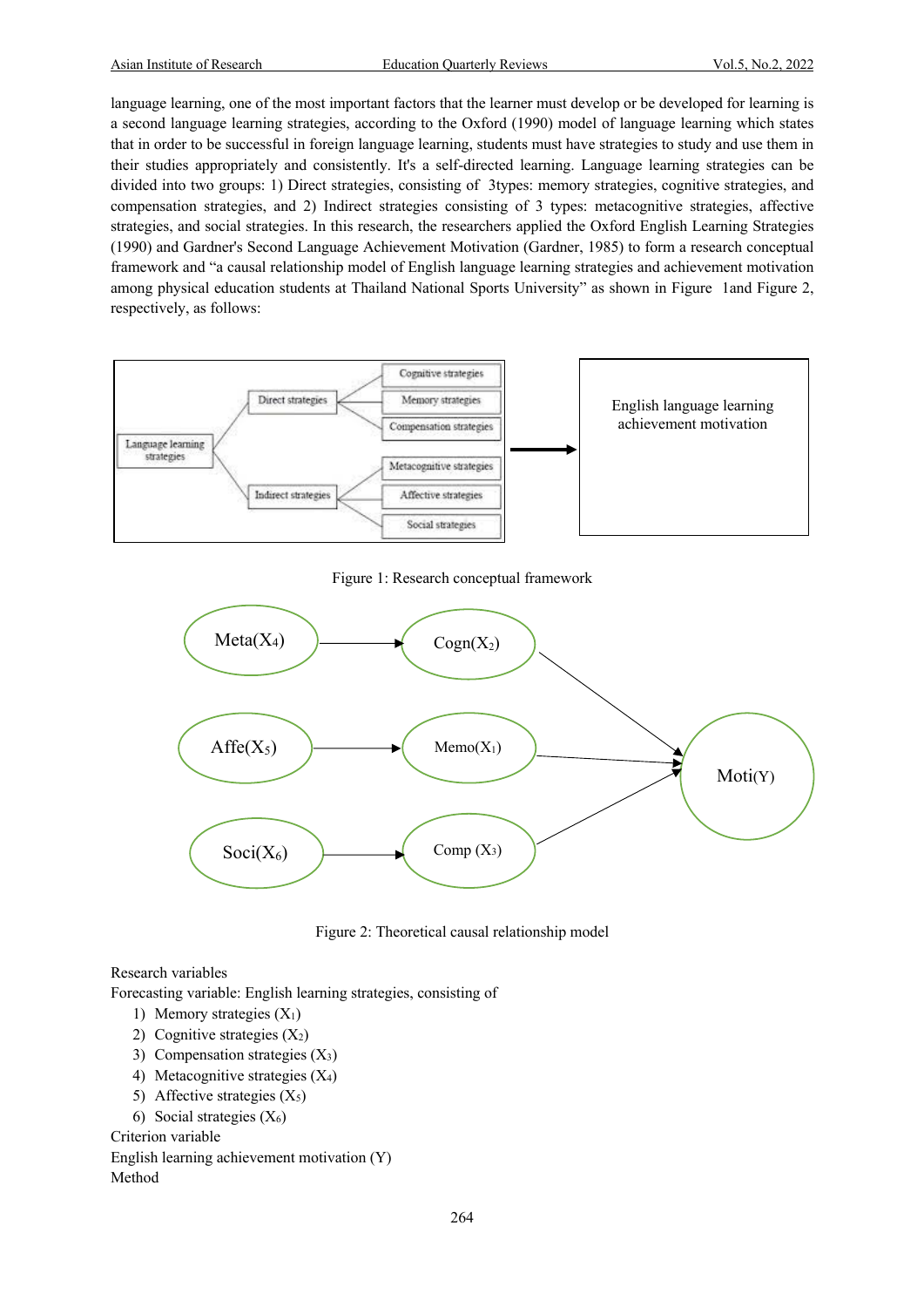#### Population and sample

The population used in the study was 1,597 second-year students in Physical Education from 17 campuses of Thailand National Sports University. The sample size was determined for 20 people per 1 observed variable (Hair, et al., 2010), in which there were 22 observed variables in this research. The sample size was calculated to be 440 people (20 x 22) and the sample proportion was determined according to the population of each campus.

#### **5. Research tool**

The tool used in the research was a -5rating scale questionnaire based on Likert's concept (1967), consisting of a questionnaire on 6strategies for learning English language strategies as follows: Memory strategies, Cognitive strategies, Compensation strategies, Metacognitive strategies, Affective strategies, and Social strategies with a content validity of 0.67-1.00, the reliability value of the English learning strategy questionnaire of 0.936, the reliability value of the English language learning achievement motivation questionnaire of 0.958 and the reliability value of the whole questionnaire was 0.967.

#### **6. Data analysis results**

The results of data analysis of English learning strategies and achievement motivation of  $2<sup>nd</sup>$  year physical education students of Thailand National Sports University as shown in Table 1.

| Table 1: Mean and standard deviation scores for English language learning strategies and achievement |
|------------------------------------------------------------------------------------------------------|
| motivation among physical education students at Thailand National Sports University                  |

| monvation among privilegated concentrative at Fightance Patrollar Sports Omversity |      |      |          |  |  |
|------------------------------------------------------------------------------------|------|------|----------|--|--|
| Strategies and motivation                                                          | Х    | SD   | Level    |  |  |
| 1. Memory strategies $(X1)$                                                        | 3.43 | 0.39 | Moderate |  |  |
| 2. Cognitive strategies (X2)                                                       | 3.31 | 0.22 | Moderate |  |  |
| 3. Compensation strategies (X3)                                                    | 3.33 | 0.27 | Moderate |  |  |
| 4. Metacognitive strategies $(X_4)$                                                | 3.39 | 0.44 | Moderate |  |  |
| 5. Affective strategies (X5)                                                       | 3.49 | 0.42 | Moderate |  |  |
| 6. Social strategies $(X6)$                                                        | 3.30 | 0.30 | Moderate |  |  |
| Total                                                                              | 3.38 | 0.38 | Moderate |  |  |
| English language learning motivation (Y)                                           | 3.67 | 0.46 | High     |  |  |

The results of a causal relationship model analysis of English language learning strategies and achievement motivation among physical education students at Thailand National Sports University as shown in Table 2

Table 2: The statistics for the causal relationship of English language learning strategies and achievement

|  | motivation among physical education students at Thailand National Sports University |
|--|-------------------------------------------------------------------------------------|
|  |                                                                                     |
|  |                                                                                     |

| Statistics tested           | <b>Statistics</b> | Criteria*     |
|-----------------------------|-------------------|---------------|
| Chi - Square Statistic      | 3516.691          |               |
| Chi - Square Statistic/df   | 1.801             | $\leq 3^{**}$ |
| degree of freedom: df       | 1953              |               |
| р                           | .000              | $> 0.05$ **   |
| Goodness of Fit Index: GFI  | 0.80              | $0.80***$     |
| <b>RMSEA</b>                | 0.044             | < 0.08        |
| Comparative Fit Index (CFI) | 0.935             | >0.90         |

\*Yuth Kaiyawan (2013), \*\* Bollen (1989), \*\*\*MacCallum, R. C., & Hong, S. (1997).

A theoretical causal model of English language learning strategies and achievement motivation among physical education students at Thailand National Sports University as shown in Figure 3 .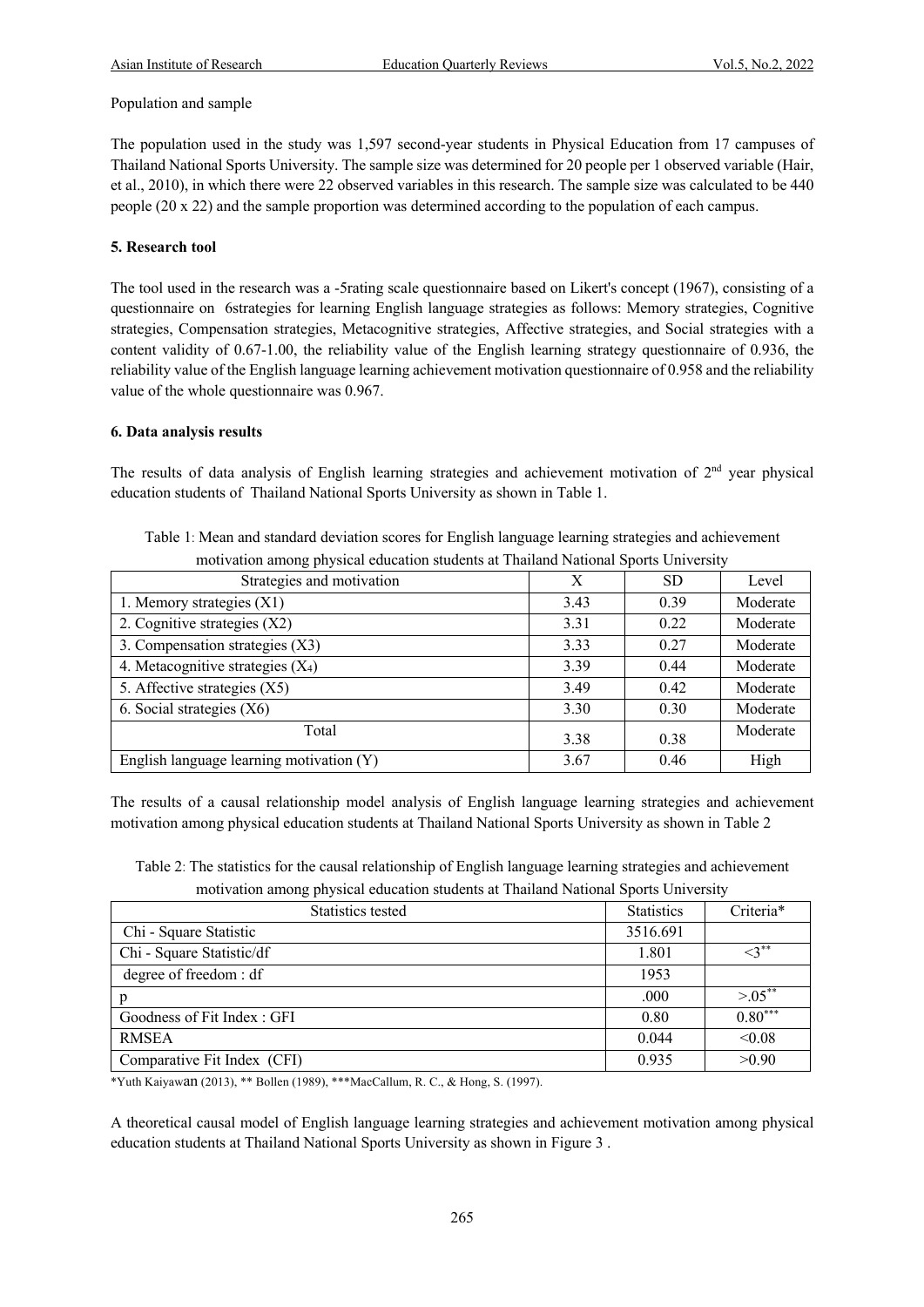

Figure 3: A theoretical causal model

#### **7. Conclusion**

The results of the research according to the objectives can be summarized as follows:

- 1. The overall strategies for English language learning for physical education students at Thailand National Sports University was at a moderate level, and when considering each strategy, it was at a moderate level in all strategies.
- 2. The level of motivation for English language learning achievement of physical education students at Thailand National Sports University was at a high level.
- 3. A causal relationship model of English language learning strategies and achievement motivation among physical education students of the Thailand National Sports University corresponded to the empirical data. which was in accordance with the research hypothesis taking into account the chi-square ( $\chi^2$ ) which was equal to 3516.691, the probability (p) was .000, degrees of freedom (df) was 1953, the goodness of fit index (GFI) and the root mean square error of approximation (RMSEA) were 0.801and 0.044, respectively. The reason why probability part (p) was equal to ..000 was because the value  $\chi$  2depended on the sample size. The larger of sample size, the higher of  $\chi$  2value. Therefore, the Bollen's (1989) method was used for the revision based on the Chi - Square Statistic/df of 1.801, which was less than 3.

#### **8. Discussion**

- 1. The overall strategies for English language learning for physical education students at Thailand National Sports University were at a moderate level, and when considering each strategy, it was at a moderate level in all strategies. This may be because physical education students are exceptionally talented in sports skills but have a moderate level of academic background in common subjects, especially English. This is consistent with the data from the Faculty of Humanities and Social Sciences, Chandrakasem Rajabhat University in the year 2/2012. It was found that 75 physical education students enrolled in the English for Communication course. Most of the students had a low level of academic achievement, namely 15 persons got F grade, 28 persons goy D grade, 21 persons got D+ grade and 11persons got C grade. This is considered a high level of concern and should be addressed urgently (Thanomjit Sarot et al., 2016), and in line with the research results of Siwanon Ninpanit (2017) who found that first year students of Valaya Alongkorn Rajabhat University under royal patronage Those enrolled in the VGE 103 English for Communication course in the first semester of Academic Year 2016used all English language learning strategies at a moderate level.
- 2. The level of English language learning achievement motivation of physical education students at Thailand National Sports University was at a high level. This may be because when students enter higher education, they realize that learning English is essential to their future work and study, and that English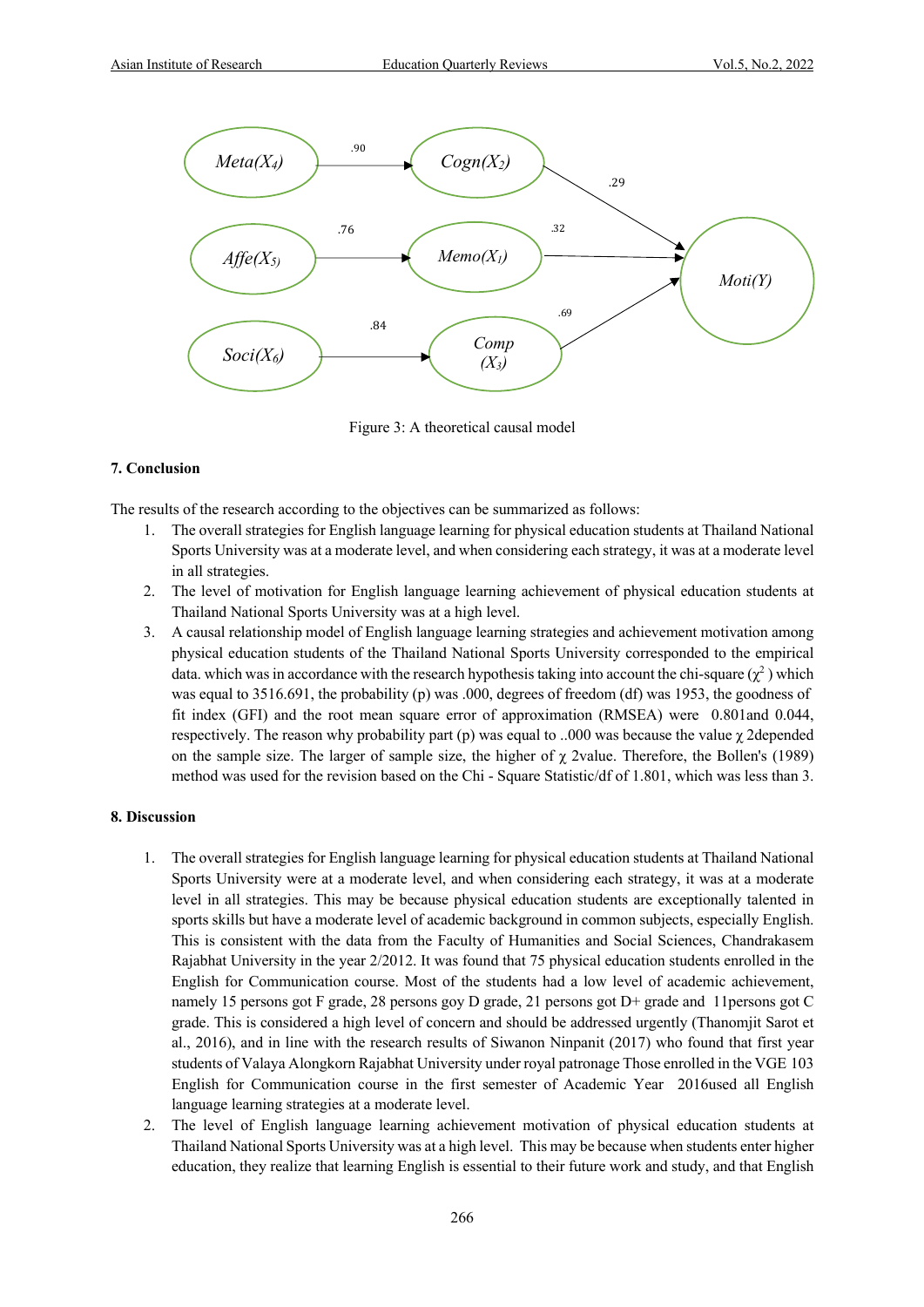is also a communication tool that helps in developing athletic proficiency and because after graduating as a graduate, they must be able to use English to work. Wiley and Wrigley (1987) stated that English is important to students and individuals moving to work. This is consistent with the research results of Sudkanung Naruponjirakul and Sirisopha Saenbunwet (2019), which found that the overall level of motivation in learning English among elementary school students, Faculty of Education, Kamphaeng Phet Rajabhat University was at a high level.

3. A causal relationship model of English language learning strategies and achievement motivation among physical education students of the Thailand National Sports University corresponded to the empirical data, which was in accordance with the research hypothesis. This may be because the researcher had formulated a causal relationship model derived from Oxford (1990's) conceptual second language learning strategies which prescribed strategies for learning a second language into 2 groups of strategies: 1) Direct strategies, consisting of 3types: memory strategies, cognitive strategies, and compensation strategies, and 2) Indirect strategies consisting of 3 types: metacognitive strategies, affective strategies, and social strategies. The strategies of both groups work to support each other.

Strategies that directly affect the motivation for English language learning achievement of physical education students at Thailand National Sports University consist of Cognitive strategies, memory strategies, and compensation strategies with weights of 0.29, 0.32 and 0.69, respectively. This may be because Memory Strategies are techniques that learners use to store important information and to reuse them, which makes learning a language easier for students. Cognitive strategies are techniques that allow learners to connect new and old information or information they already have through critical thinking; this type of strategy can help learners manage language learning more systematically. As for compensation strategies, they are strategies that consist of making theoretical guesses, using synonyms while listening or reading, and using body language and mother tongue to help in speaking and writing skills (Kusom Yamiroudeng, 2018).

Strategies that indirectly affect the English language learning achievement motivation of physical education students at Thailand National Sports University consist of: metacognitive strategies which affect through the cognitive strategies, the affective strategies which affect through the memory strategies, and social strategies which affect through the compensation strategies with weights of 0.96, 0.76and 0.84, respectively. This is consistent with the research results of Khamkhien (2013) as follows:

Metacognitive Strategies that affect through the Cognitive Strategies may be because Metacognitive Strategies are techniques of attention, commitment, organization, learning planning and self-assessment of the learner's learning, which help learners to manage the association of new and old or existing information and in learning the language in a better system.

Affective strategies that affect through the Memory strategies may be because Affective Strategies are techniques that make learners love the language they are learning. As a result, they have emotional, attitude, and motivation to learn languages and value in language learning which will allow students to be diligent and patient in remembering what they have learned on a regular basis.

Social strategies that affect through the compensation strategies are techniques that encourage learners to learn about communicating with others in a society to aid language learning and improve language skills so they give learners the need for compensation strategies to overcome speaking and writing problems in English.

#### **9. Suggestions for implications**

- 1. English teachers should prepare students by educating and raising awareness of the importance of implementing English language learning strategies.
- 2. English teachers should organize teaching activities that allow students to apply a variety of English learning strategies.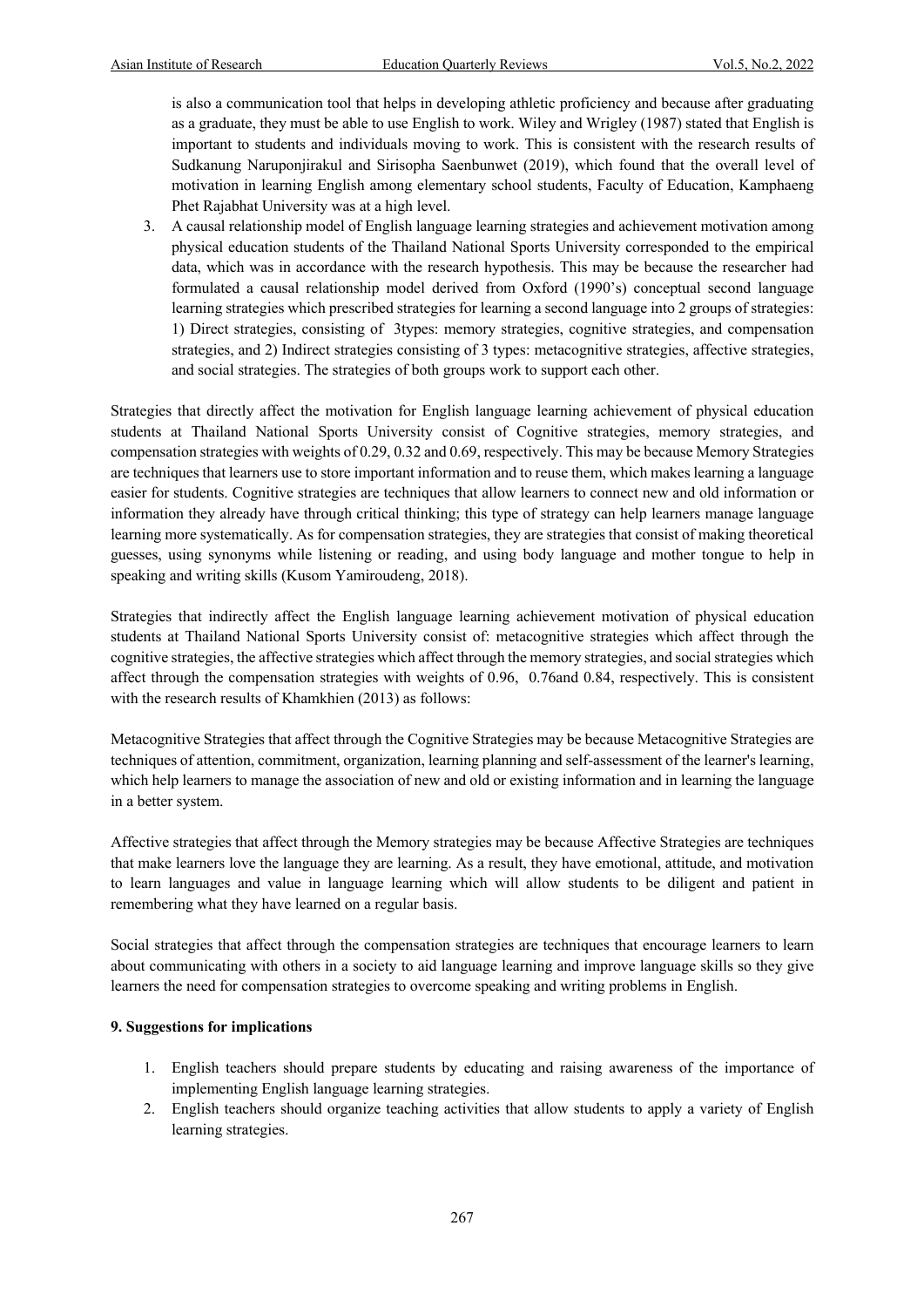#### **10. Suggestions for future research**

- 1. Research should be conducted to develop innovative English teaching activities that are appropriate to the nature of physical education students in order to stimulate their motivation to learn English.
- 2. Research should be conducted to explore other factors affecting the effectiveness of English language learning among physical education students.
- 3. There should be experimental research by applying language learning strategies to develop English language learning management activities to improve English language learning achievement of physical education students.

#### **References**

- Al-Tamimi, A., & Shuib, M. (2009). Motivation and Attitudes Towards Learning English: A Study of Petroleum Engineering Undergraduates at Hadhramout University of Sciences and Technology. *GEMA Online Journal of Language Studies,* 9(2), 29-55.
- Bialystok, E. (1981). The Role of Conscious Strategies in Second Language Proficiency. *Modern Language Journal,* 65, 24-35, Spr 1981. Retrieve from http://eric.ed.gov/ 2020/3/25.
- Bollen, K. A. (1989). *Structural equations with latent variables.* New York : John Wiley & Sons. Retrieve from https://doi.org/10.1002/9781118619179 2021/ 10/12.
- Chaiwat Bowonwattanaset. (2020). A Study of Learning Conditions Outside the Classroom, Factors Influencing and Ability to Listen to English for Comprehension of Year 4 Navy Cadet Students*. Journal of Humanities and Social Sciences, Chulachomklao Royal Cadet School,* 7, 37-50.
- Chang, C. H., & Liu, H. J. (2013). Language Learning Strategy Use and Language Learning Motivation of Taiwanese EFL University Students. *Electronic Journal of Foreign Language Teaching,* 10(2), 196-209.
- Gardner, R. C. (1985). *Social psychology and second language learning: The role of attitudes and motivation.* London : Edward Arnold.
- Hair, J. F., Black, W. C., Babin, B. J., & Anderson, R. E. (2010). *Multivariate Data Analysis.* 7th ed. Upper Saddle River, NJ : Prentice Hall.
- Khamkhien, A. (2013). Roles of English as an international language on learning strategies among Japanese and Thai learners. Journal of Teaching and Education, 2(2), 473-483.
- Kusom Yamiroudeng. (2018). Language Learning Strategies: Teaching Malay Language in Thailand. *Inthanintaksin Journal,* 13, 113-127, special edition, January-December.
- Likert, R. (1967). *The Method of Constructing and Attitude Scale, Reading in Attitude Theory and Measurement.* pp.90-95. Fishbeic, Matin, Ed. New York : Wiley & Son.
- MacCallum, R. C., & Hong, S. (1997). Power Analysis in Covariance Structure Modeling Using GFI and AGFI. *Multivariate Behavioral Research,* 32, 193-210. Retrieve from http://dx.doi.org/10.1207/s15327906 mbr3202\_5 2021/9/24.
- Nootchanate Kansamut and Prasopchai Phasunon. (2015). Factors Affecting Achievement Motivation of Students in Hospitality and Tourism Department, Faculty of Liberal Arts, Rajamangala University of Technology Srivijaya. *Rajamangala University of Technology Srivijaya Research Journal,* 7(2), 27-40, July-December. https://www.repository.rmutsv.ac.th/handle/123456789/1210 . Accessed on 10/22 2020
- Oxford, R. (1990). *Language Learning Strategies: What Every Teacher Should Know.* New York : Newbury House Publishers.
- Preeyaporn Wonganuttaroch. (2005). *Educational Psychology.* Bangkok Media Center, Bangkok.
- Sangduean Bunyam (2018). Causal Factors Influencing English Language Learning Achievement of Secondary 2 Students, Office of Secondary Education Service Areas, Area 31. *Academic Journal,* 12(3), 12-18, September – December, 2018. Sisaket Rajabhat University.
- Siwanon Ninpanit. (2017). English Learning Strategies of 1st Year University Students. *Valaya Alongkorn Review (Humanities and Social Sciences),* 7(2), 1-12, May-August 2017. Valaya Alongkorn Rajabhat University.
- Sophana Sudsomboon. (2021). Factors Affecting Motivation for Achievement in Graduation of Master of Education Program (Educational Administration), Sukhothai Thammathirat Open University*. Journal of Buddhist Social Sciences and Anthropology,* 6(4), 372-385, April. Wat Wangtawantok Nakhon Si Thammarat Province. https://so04.tci-thaijo.org/index.php/JSBA Accessed 2021/8/9
- Sudkanung Naruponjirakul and Sirisopha Saenboonwet (2019). *A Study of Motivation for Learning English among Students of Primary Education Program, Faculty of Education, Kamphaeng Phet Rajabhat University.*